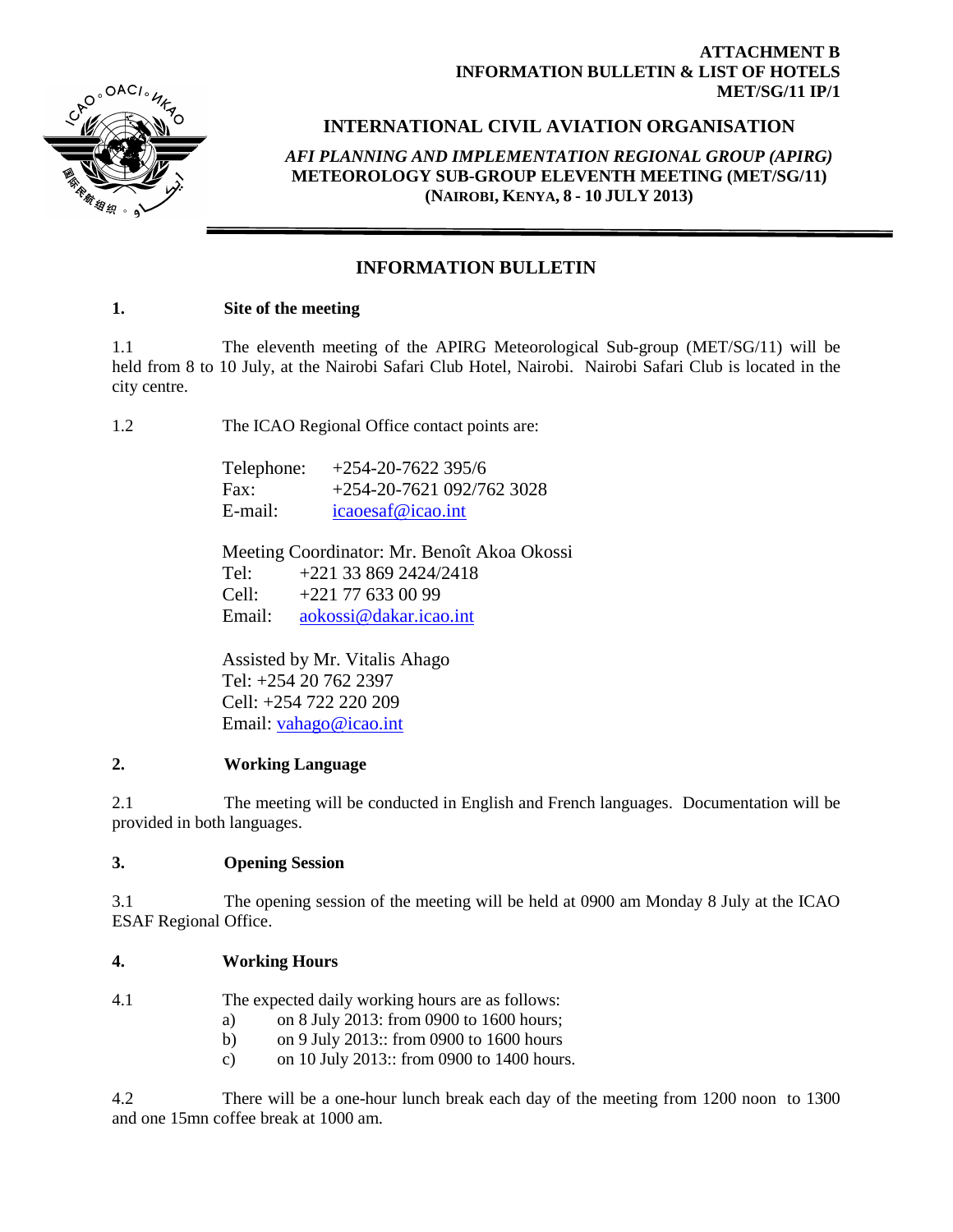#### **5. Registration**

5.1 Based on the duly completed pre-registration forms received by us, name badges will be issued on site to participants. Participants will be required to re-confirm their registration at the registration desk of the Nairobi Safari Club from 0800 hours on the first day of the APIRG MET/SG/11 meeting.

#### **6. Office and Secretariat**

6.1 The Secretary of the meeting will be Mr Okossi Akoa Benoit, ICAO Regional Officer for the Western and Central African Office (WACAF), assisted by Mr. Vitalis Ahago, Regional Officer for the Eastern and Southern African Office (ESAF) in Nairobi. Their address details are as the follows:

> Mr. Okossi Akoa Benoît Tel: +221 33 869 2424/2418 Cell: +221 77 633 00 99 Email: [aokossi@dakar.icao.int](mailto:aokossi@dakar.icao.int)

Assisted by Mr. Vitalis Ahago Tel: +254 20 762 2397 Cell: +254 722 220 209 Email: [vahago@icao.int](mailto:vahago@icao.int)

## **7. Hotel Information**

Participants are requested to make their own hotel reservations and indicate that they are attending an ICAO (United Nations) meeting. A list of recommended Hotels/Guest Houses is attached at the end of this bulletin. However, it is advisable to confirm the applicable rates when booking the accommodation.

### **8. Transport**

### 8.1 *From the Airport*

Jomo Kenyatta International Airport is situated 16 kilometres (about 20-minutes' drive depending on the traffic) from the city centre. The fare from the airport to the city centre by special buses (namely City Hoppa and Double M) is Kshs. 60. Taxis are readily available. The taxi fare from the airport to the city centre is between Kshs. 1,500 to Kshs. 2000 (US\$20). However, it is advisable to establish the fare before getting into the vehicle and that the taxi is from a reputable company.

### 8.2 *To the meeting venue*

**Nairobi Safari Club** located in down town Nairobi. It is within 10 minutes walking distance from most hotels in town. Consequently, transport to the venue will not be provided.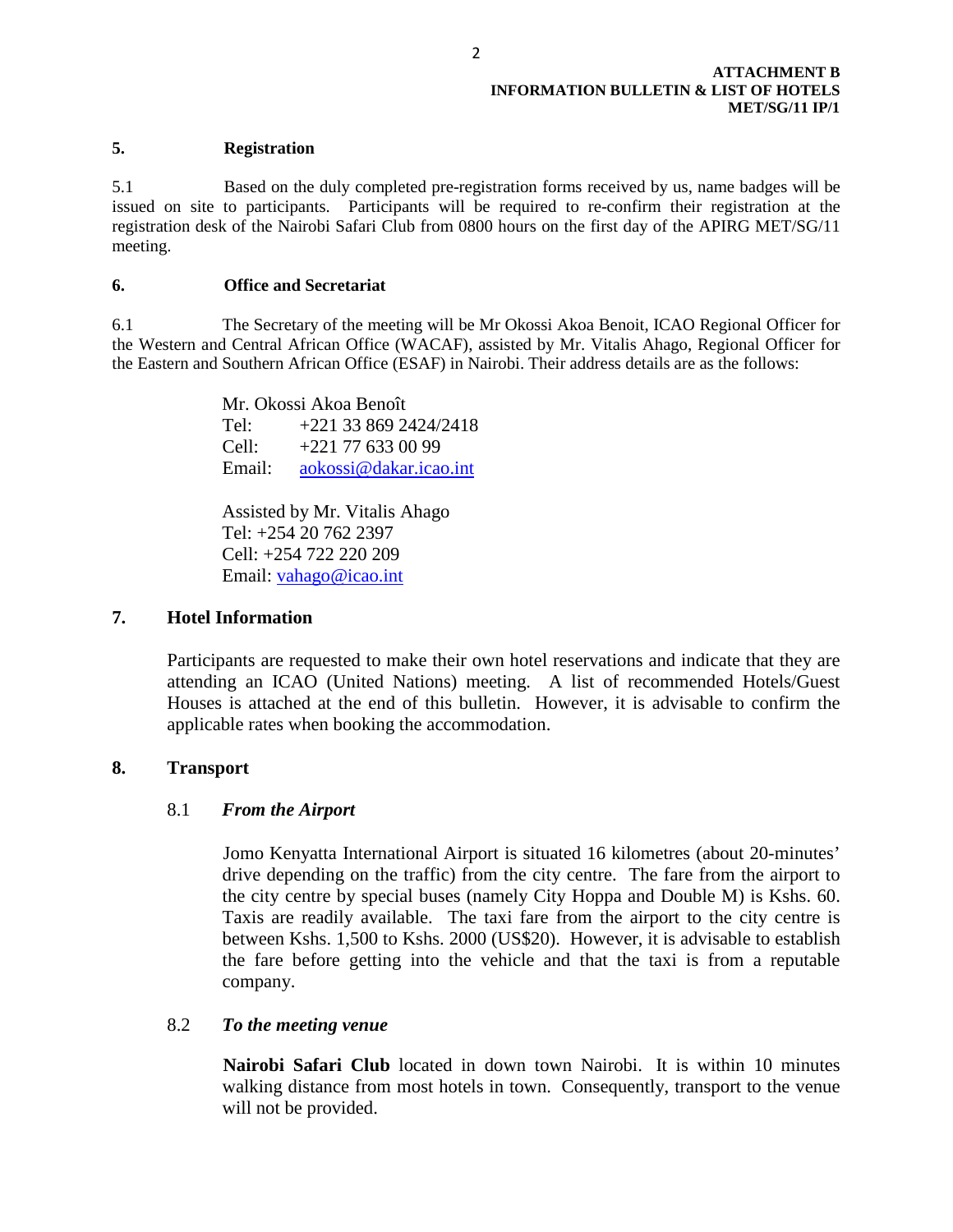- **9. Visa**
	- 9.1 Participants are advised to ascertain whether or not they are exempt from the Kenyan entry visa requirements at their respective Embassies. Kenyan visas may be obtained from the Kenya High Commissions or Embassies. In applying for the visa, it is advisable to produce the letter of invitation from ICAO, together with other documents, which may be required by the High Commission or Embassy. **It is important to apply for visas well in advance.**

## **10. Health**

- 10.1 It is strongly recommended that participants should have travel insurance (including health) from their home country for the duration of their stay in Nairobi. Participants should particularly ensure that their insurance is applicable in Nairobi. Furthermore, they should carry evidence of current health/hospitalization insurance such as cards that may be produced to health institutions should the need arise. Participants are also encouraged to provide information during registration, on their next of kin who may be contacted on behalf of the participant should the need arise.
- 10.2 Presentation of a **yellow fever certificate** at the point of entry is required for persons who originate from or have travelled to the following States – Angola, Benin, Burkina Faso, Burundi, Comoros, Central African Republic, Chad, Congo, DRC, Ivory Coast, Ethiopia, Gabon, Gambia, Ghana, Guinea Bissau, Guinea Equatorial, Liberia, Mali, Mauritania, Mozambique, Niger, Nigeria, Somalia, Congo, Rwanda, São Tomé and Principe, Senegal, Sierra Leone, Tanzania, Togo and Uganda.
- 10.3 Persons who fail to produce a valid yellow fever vaccination certificate to the port health officials may be required to take the vaccination at the point of entry against payment of US\$15. The officials may take other action in accordance with applicable regulations and procedures. For more information you may wish to visit the World Health Organization (WHO) website<http://www.who.int/ith/> for information on Kenya.

# **11. Weather**

11.1 While Nairobi is very close to the Equator (about  $1.3^{\circ}$  S), it is located at a relatively high elevation of approximately 5000 feet (1524m) above mean sea level. The mean minimum temperature is 10.1°C and the mean maximum temperature is 20.6°C for the month of July.

### **12. Local Currency and Foreign Exchange Rates**

12.1 The basic unit of currency is the Kenyan shilling (Kshs), which is divided into 100 cents. There are silver and bronze coins of 1 shilling, 5 shillings, 10 shillings, 20 shillings and 40 shillings. Notes are issued in denominations of 50, 100, 200, 500 and 1000 shillings.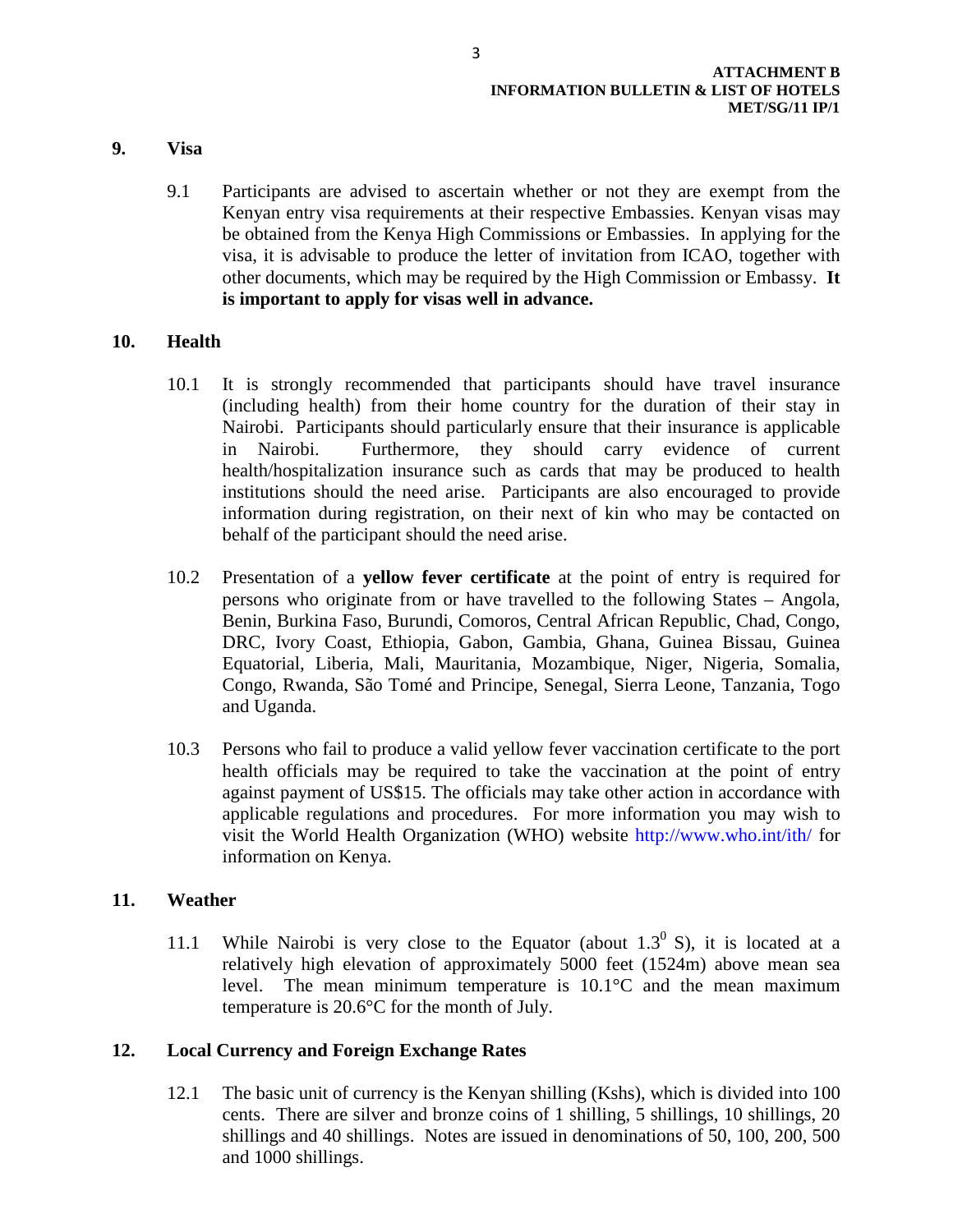- 12.2 The Kenya shilling exchange rates are determined by the interbank trade which varies daily. Recently the rate has been fluctuating between Kshs 80.00 to Kshs 85.00 to the US dollar, but may be out of this range depending on market influences.
- 12.3 There is no limit to the amount of foreign bank notes or traveller's cheques which visitors may bring into Kenya. However, the export of Kenya currency by visitors is strictly forbidden. A maximum of 400 shillings may be taken out.
- 12.4 Commercial banks and forex bureaux provide exchange facilities. Most banks are open between 9.00 am to 4.00 pm from Monday to Friday and between 9.00 am to 12.00 am on the first and last Saturday of the month. Some forex bureaux may be open outside these hours. Hotels also offer exchange facilities but at an extra fee and/or less favourable rates. On arrival at Jomo Kenyatta International Airport (JKIA), forex services are available within customs hall, from 7.00 am to midnight.

# **13. Telephones**

13.1 Worldwide direct connections are available, using the international code or telephone operator if necessary. From outside Kenya, dial 254 followed by the area code (for landline numbers) and the required number. There are 4 mobile operators: Airtel, Orange, Safaricom and YU.

# **14. Security**

14.1 Please visit the site [http://www.unon.org](http://www.unon.org/) and click on "Security Advice" for the latest information. As in many large cities, crime is prevalent within Nairobi. It is advisable to check with the hotel reception regarding security within the surrounding areas. It is also advisable to use taxis or transport arranged by the hotel reception to visit shopping complexes, to go sightseeing or to travel for any other purpose.

# *Security at the UN Complex*

14.2 Security procedures for entry and remaining within the UN Complex at Gigiri are strictly enforced. International participants must bring valid passports to the UN Complex. All participants must wear forms of identification (tags/badges) issued by UN Security at all times while within the UN Complex.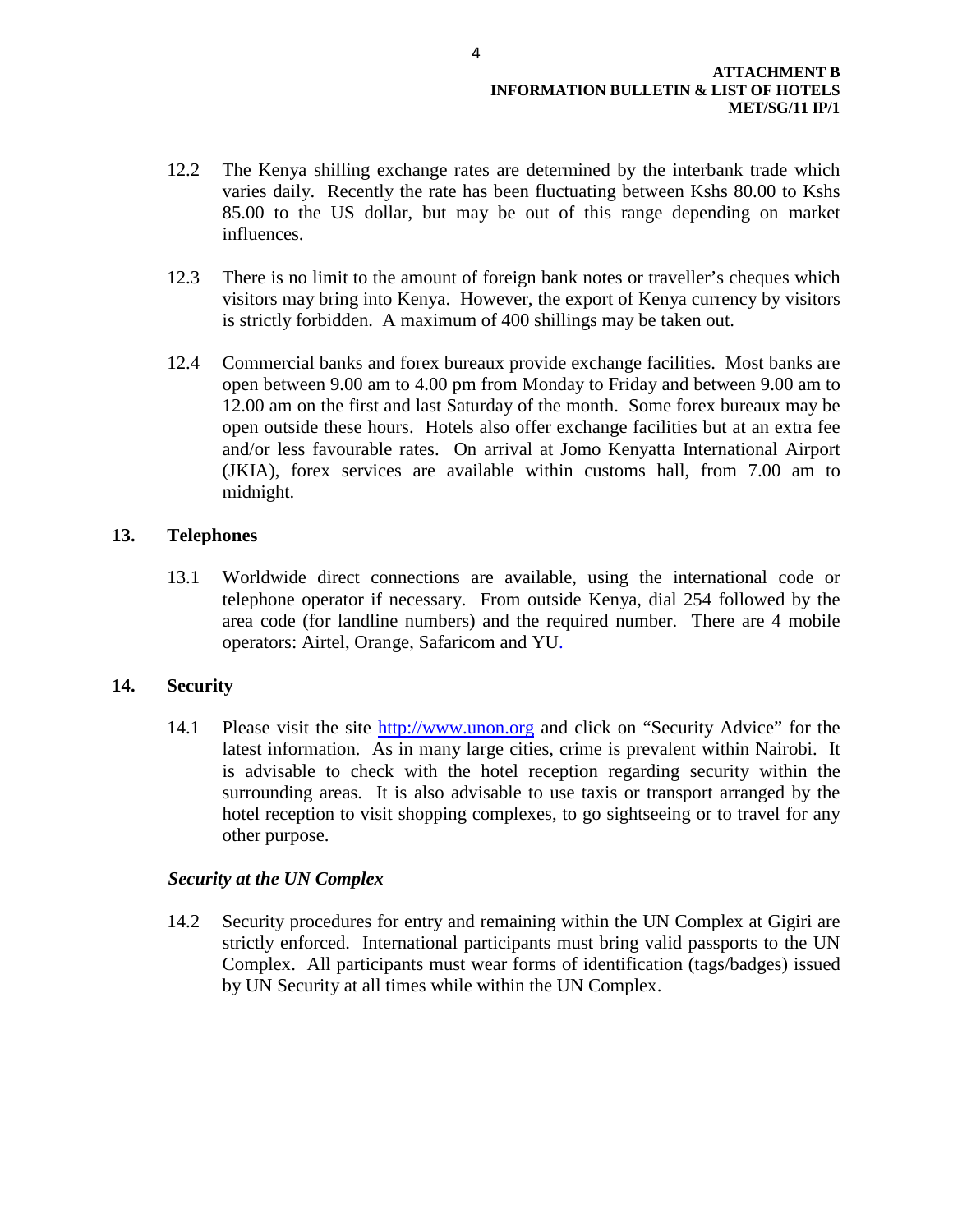

# **INTERNATIONAL CIVIL AVIATION ORGANIZATION (ICAO) EASTERN AND SOUTHERN AFRICAN OFFICE (ESAF)**

# **A LIST OF RECOMMENDED HOTELS IN AND AROUND THE NAIROBI CENTRAL BUSINESS AREA AND GUEST HOUSES NEAR ICAO/UN WHICH OFFER UN/CORPORATE RATES**

| Hotel                               | <b>Rates</b><br>Address /<br><b>Location</b>                                                                                                                                                                                                                  |                                 | E-mail                                                                                                                                                                                                                  |                                     | <b>Telefax</b>                | <b>Distance to</b><br><b>ICAO/UN</b><br><b>Offices</b> |
|-------------------------------------|---------------------------------------------------------------------------------------------------------------------------------------------------------------------------------------------------------------------------------------------------------------|---------------------------------|-------------------------------------------------------------------------------------------------------------------------------------------------------------------------------------------------------------------------|-------------------------------------|-------------------------------|--------------------------------------------------------|
| <b>Crowne Plaza</b><br>Nairobi****  | <b>SBB: 225 US\$</b><br><b>DBB: 255 US\$</b><br>S Superior: 245 US\$<br>D Superior: 285 US\$<br>S Deluxe: 265 US\$<br>D Deluxe: 295 US\$<br>S Club Room: 315 US\$<br>D Club Room: 345 US\$<br>J Suite 550 US\$<br>Ex Suite 700 US\$<br>B&B inclusive of taxes | <b>Upper Hill</b><br>(Downtown) | sales@cpnairobi.com<br>Contact person: Cynthia Chebii<br>cynthia.chebii@cpnairobi.com<br>Website: www.ichotelsgroup.com                                                                                                 | 254 (0) 20-2746000                  | 254 (0) 20-2746100            | 15 Km                                                  |
| <b>Fairmont The</b><br>Norfolk***** | <b>SBB: 238 US\$</b><br><b>DBB: 271 US\$</b><br>B&B inclusive of taxes                                                                                                                                                                                        | Harry Thuku Road,<br>Nairobi,   | kenya.reservations@fairmont.com<br>Steve Biko - Sales Manager<br>steve.biko@fairmont.com<br>June Mweu. - Assistant Reservations<br>Manager<br>E-mail: June.mweu@fairmont.com;<br>Website: www.fairmont.com/norfolkhotel | 254-0-20 2265000/<br>2216940/225900 | 254(0)20<br>2216796/336742    | 12 Km                                                  |
| <b>Fairview Hotel****</b>           | S Ec: 14,800 Kshs<br>S B: 16,700 Kshs<br>First Class: 18,400 Kshs<br>Small S: 20,000 kshs<br>Large S: 22,000 Kshs<br>Ex. Suite: 23,000 Kshs<br>B&B inclusive of taxes                                                                                         | Bishop Road,<br>Nairobi,        | book@fairviewkenya.com<br>Contact person: Eric Ganira<br>www.fairviewkenya.com                                                                                                                                          | 254(0)20<br>2711321/2710090         | 254 (0) 20<br>2721320/2711655 | 14 Km                                                  |
| <b>Hillpark Hotel</b>               | Standard S: 146 US\$<br>Standard D: 220 US\$                                                                                                                                                                                                                  | Upper Hill                      | reservations@hillparkhotel.com                                                                                                                                                                                          | 254 (0) 20 27 24 31 2/3/5           | 254 (0) 20 27 16768           |                                                        |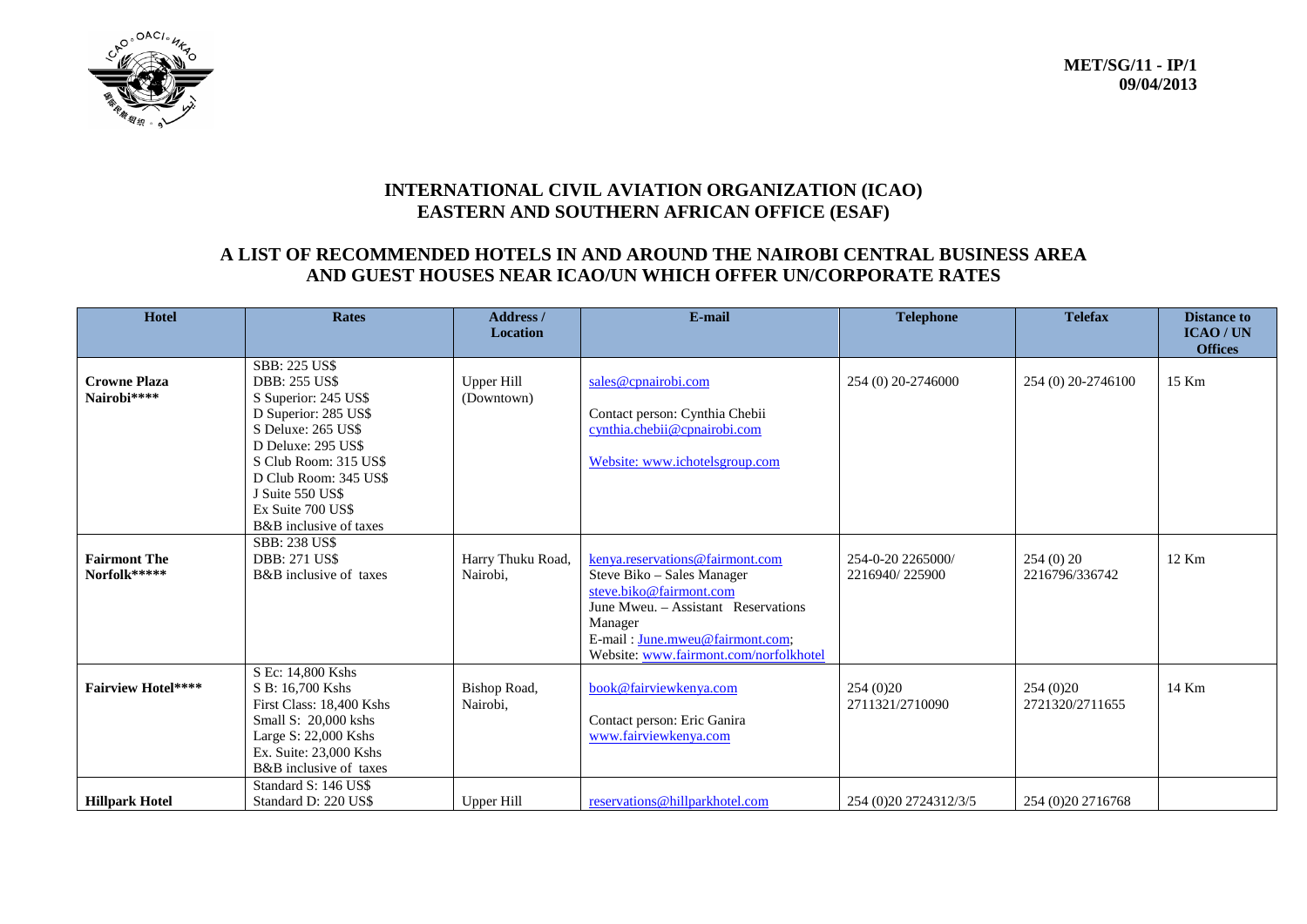| Hotel                                   | <b>Rates</b>                                                                                                                                                       | Address /<br><b>Location</b>        | E-mail                                                                                                                                                                        | <b>Telephone</b>                                   | <b>Telefax</b>                 | <b>Distance to</b><br><b>ICAO/UN</b><br><b>Offices</b> |
|-----------------------------------------|--------------------------------------------------------------------------------------------------------------------------------------------------------------------|-------------------------------------|-------------------------------------------------------------------------------------------------------------------------------------------------------------------------------|----------------------------------------------------|--------------------------------|--------------------------------------------------------|
|                                         | Premium S: 196 US\$<br>Premium D: 293 US\$<br>Deluxe S: 303 US\$<br>Deluxe D: 484 US\$<br>Executive S: 233 US\$<br>Executive D: 348 US\$<br>B&B inclusive of taxes | (Downtown)                          | Contact person: Pauline Irungu<br>Pauline@hillparkhotel.com<br>Website: www.hillparkhotel.com                                                                                 |                                                    | 254 735 337 522/720<br>698 325 |                                                        |
| <b>Hilton Hotel*****</b>                | 175 US\$<br>SBB:<br>S Deluxe: 220 US\$<br>DBB:<br>215 US\$<br>D Deluxe: 260 US\$<br>B&B, taxes included                                                            | Mama Ngina<br>street, Nairobi,      | Reservations.nairobi@hilton.com<br>Contact persons:<br>Maureen Ogola<br>Maureen.Ogola@hilton.com<br><b>Ronald Oromo</b><br>Ronald.Oromo@hilton.com<br>Website: www.hilton.com | 254(0)20 2790000                                   | 254(0)20<br>250099/2226477     | 12 Km                                                  |
| <b>Ambassadeur Hotel</b>                | <b>SBB: 60 US\$</b><br><b>DBB: 80 US\$</b>                                                                                                                         | Moi Avenue                          | ambassadeurhotel@hotmail.com<br>reserve@hotelambassadeurkenya.com                                                                                                             | 254-20-242933<br>226733                            | 254-20-336860                  | 12km                                                   |
| <b>Hotel La Mada</b>                    | <b>SBB: 160 US\$</b><br><b>DBB: 180 US\$</b><br>Suite: 250 US\$<br>15% discount for group booking<br>B&B, taxes included                                           | Thika road,                         | lamada@madahotels.com<br>Contact person: Martin M. Thinji<br>Mob:254-0722-312-345<br>Website: www.madahotels.com                                                              | 254 (0)20 8561113/<br>8561046/<br>8561460/8561598/ | 254 (0) 20 8561194             | 8 Km                                                   |
| <b>Intercontinental</b><br>Nairobi***** | <b>SBB: 205 US\$</b><br><b>DBB:245 US\$</b><br>B&B, taxes included                                                                                                 | Cr. City Hall Way,<br>Uhuru Highway | reservations@icnairobi.com<br>Contact person: Simon Chege<br>simon.chege@icnairobi.com<br>Website: www.ihg.com                                                                | 254 (0) 20 320 00 217                              | 254 (0) 20 320 00 036          | 12 Km                                                  |
| Jacaranda Hotel-<br>Nairobi****         | SBB: 175 US\$<br><b>DBB:218 US\$</b>                                                                                                                               | Chiromo Road,<br>Westlands          | Sales@jacarandahotels.com<br>Contact person: Liz Tapawa                                                                                                                       | 254(0) 20 4448713/4/5/6/7                          | 254 (0) 20 4452117             | 10 Km                                                  |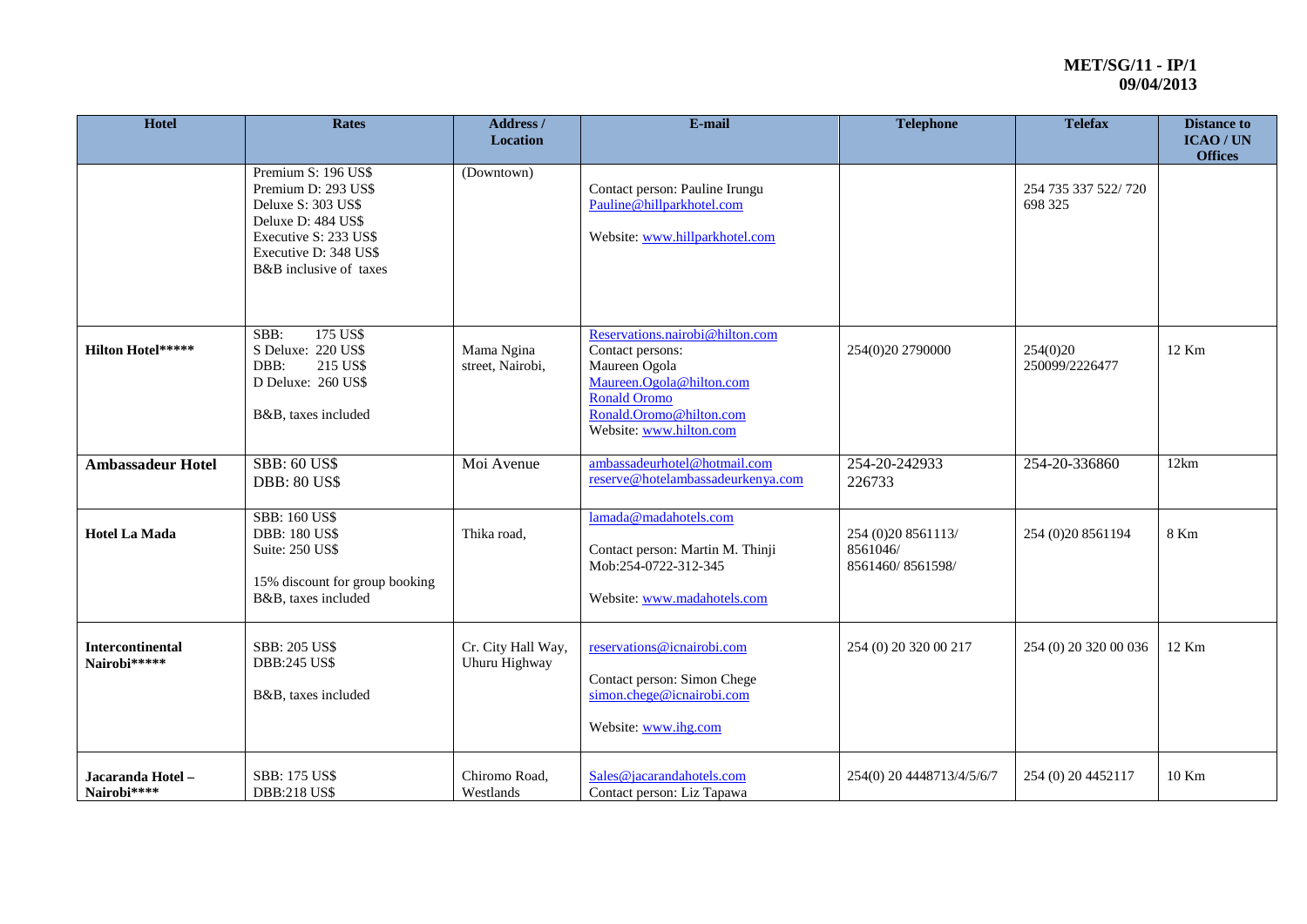| Hotel                              | <b>Rates</b>                                                                                                                                                                       | Address /<br><b>Location</b>                | E-mail<br><b>Telephone</b>                                                                                                                   |                                                             | <b>Telefax</b>            | <b>Distance to</b><br>ICAO / UN<br><b>Offices</b> |
|------------------------------------|------------------------------------------------------------------------------------------------------------------------------------------------------------------------------------|---------------------------------------------|----------------------------------------------------------------------------------------------------------------------------------------------|-------------------------------------------------------------|---------------------------|---------------------------------------------------|
|                                    | B&B, taxes included                                                                                                                                                                |                                             | ltapawa@jacarandahotels.com<br>Website: www.jacarandahotels.com                                                                              | Mob: 254 722 205486/<br>722722633/                          |                           |                                                   |
| <b>Laico Regency</b><br>Hotel***** | <b>SBB:195 US\$</b><br><b>DBB:220 US\$</b><br>Ex. SS: 450 US\$<br>Ex.SD: 450US\$<br>Deluxe SS: 600 US\$<br>Deluxe SD: 600 US\$<br>Presidential S: 3,100US\$<br>B&B, taxes included | Loita Street,<br>Uhuru Highway              | Contact person: Jassi Sian<br>jsian@laicoregencyhotel.co.ke<br>Website: www.laicohotels.com                                                  | 254 (0) 20 2211199                                          | 254 (0) 20 2217120        | 12 Km                                             |
| <b>Lenana Mount</b><br>Hotel ***   | <b>SBB: 80 US\$</b><br><b>DBB: 100 US\$</b><br>SBB: 4,500 Kshs<br>DBB: 7,000 Kshs<br>Twin Rooms: 7,000 Kshs<br>Twin Rooms: 100 US\$<br>B&B taxes included                          | Ralph Bunche<br>Road                        | lenanamounthotel@iconnect.co.ke<br>254 (0) 202214411/2;<br>Contact persons Levina/Joseph<br>2717 044/48<br>Website: www.lenanamounthotel.com |                                                             | 254 (0) 20 2719426        | 10 Km                                             |
| <b>Meridian Hotel</b>              | <b>SBB 74 US\$</b><br><b>DBB 90 US\$</b><br>SBB 5,250 Kshs<br>DBB 6,350Kshs<br>B&B and taxes included                                                                              | Murang'a Road, off<br>Moi Avenue            | info@meridianhotelkenya.com<br>Contact person: Lucy<br>www.meridianhotelkenya.com                                                            | 254 (0) 20<br>313991/317481/2220006<br>Mob: 254 735 337 927 |                           | 12 Km                                             |
| Nairobi Safari<br>Club*****        | <b>SBB: 170 US\$</b><br><b>DBB: 190 US\$</b><br>B&B taxes included                                                                                                                 | University<br>Way/Koinange<br><b>Street</b> | sales@nairobisafariclub.com<br>Contact Person: Florence Marangu<br>www.Nairobisafariclub.com                                                 | 254 (0) 20 2821000                                          | 254(0)20<br>215137/224625 | 12 Km                                             |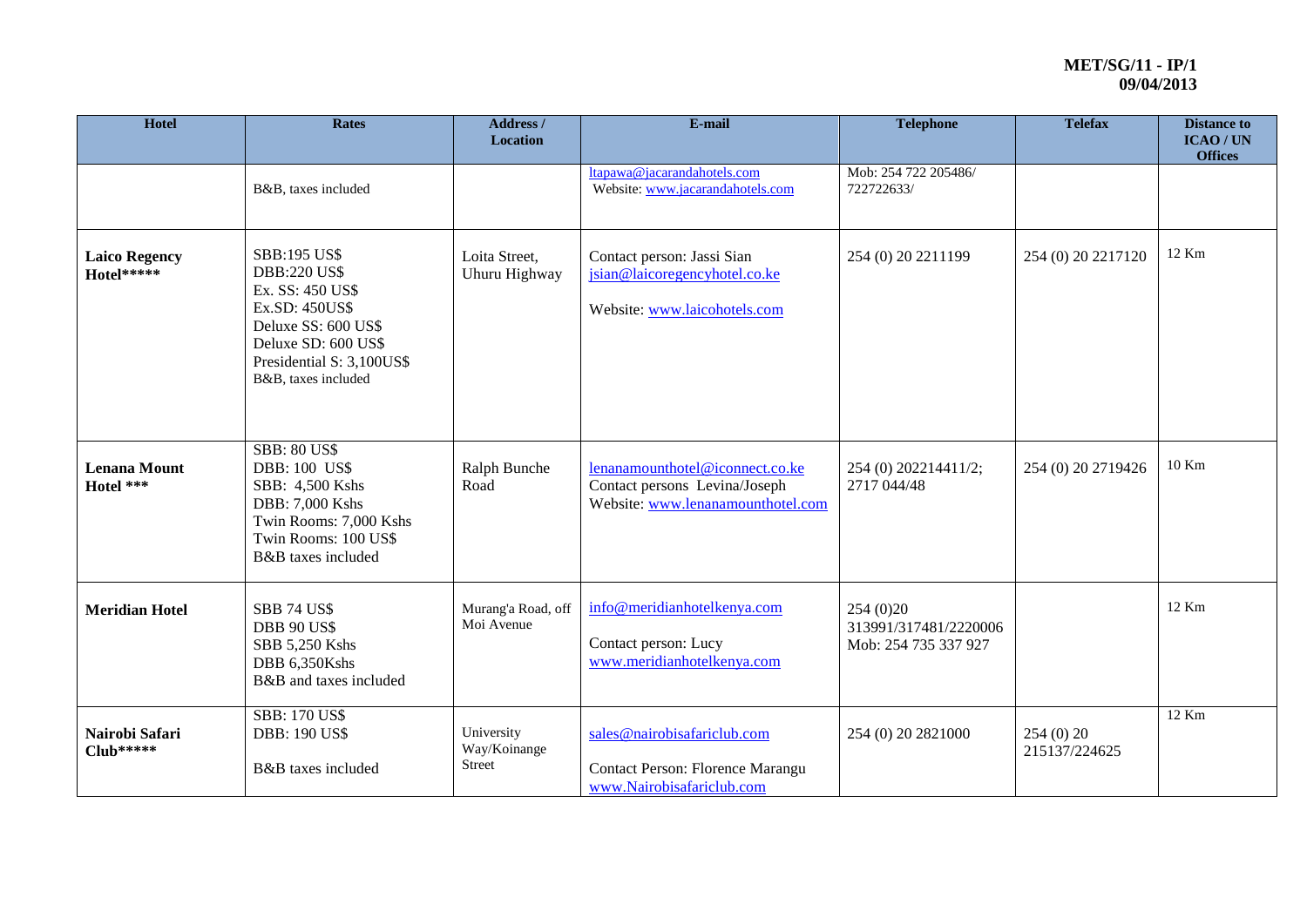| Hotel                     | <b>Rates</b>                                                                                                                                           | Address /<br><b>Location</b> | E-mail                                                                                                                                                  | <b>Telephone</b>                                                       | <b>Telefax</b>       | <b>Distance to</b><br><b>ICAO/UN</b><br><b>Offices</b> |
|---------------------------|--------------------------------------------------------------------------------------------------------------------------------------------------------|------------------------------|---------------------------------------------------------------------------------------------------------------------------------------------------------|------------------------------------------------------------------------|----------------------|--------------------------------------------------------|
| <b>Ngong Hills Hotel</b>  | SBB: 4,000/4,800/5,600<br>DBB: 5,000/6,600/8,200<br>Prices are in Kshs for B&B/<br>HB/FB<br>B&B taxes included                                         | Off Ngong Road               | info@ngonghillshotel.com<br>Contact person: Bernard Maina<br>info.ngonghillshotel@jambo.co.ke<br>Website: www.ngonghillshotel.com                       | 254 (0) 20 3860894/5;<br>3876745                                       | 254 (0) 20 3871750   | 20 Km                                                  |
| Ole-Sereni<br>Hotel*****  | S Superior: 200 US\$<br>S Deluxe: 240 US\$<br>S Club: 280 US\$<br>D Superior: 250 US\$<br>D Deluxe: 300 US\$<br>D Club: 330 US\$<br>B&B taxes included | Off Mombasa<br>Road          | info@ole-serenihotel.com<br>Contact Person: Steve Mulei<br>Sales1@ole-serenihotel.com<br>sales@ole-serenihotel.com<br>Website: www.ole-serenihotel.com  | $254(0)$ 20<br>3901000/5036000<br>Mob: 254-732-191-000                 |                      | 25 Km                                                  |
| Panari Hotel*****         | S Standard: 200 US\$<br>S Superior: 240 US\$<br>D Standard: 240 US\$<br>D Superior: 280 US\$<br>S Deluxe: 280 US\$<br>D Deluxe D: 320 US\$             | Mombasa Road<br>Near Airport | info@panarihotels.com<br><b>Contact Person: Michael Barasa</b><br>michael.b@panarihotels.com<br>Website: www.panarihotels.com                           | 254 (0)20 394 6000/<br>828990/<br>Mob: 254 722 474 836/<br>733 474 836 | 254 (0) 20 8 289 85  | 18 Km                                                  |
| Red Court Hotel****       | <b>SBB: 150 US\$</b><br><b>DBB: 180 US\$</b><br>B&B, taxes included                                                                                    | Kenya Red Cross<br>complex   | Info@redcourt.co.ke<br>Contact Person: Nancy Wachuka<br>Website: www.redcourt.co.ke                                                                     | 254(0)20<br>3520757/3593145<br>Mob: 254 734 973 512                    | 254 (0) 20 35 03 147 | 18 Km                                                  |
| Safari Park<br>Hotel***** | S Deluxe: 190 US\$<br>D Deluxe: 210 US\$<br>J. Suite: 240 US\$<br><b>B.</b> Suite: 280 US\$<br>Presidential Suite: 1,600US\$<br>B&B, taxes included    | Kasarani off<br>Thika Road,  | reservations@safariparkhotel.co.ke<br>sales@safariparkhotel.co.ke<br>Contact person: Ruth Chege,<br>Scola Muthamia<br>Website: www.safaripark-hotel.com | 254(0)20<br>3633000/3633312/971                                        | 254 (0) 20 3633919   | 10 Km                                                  |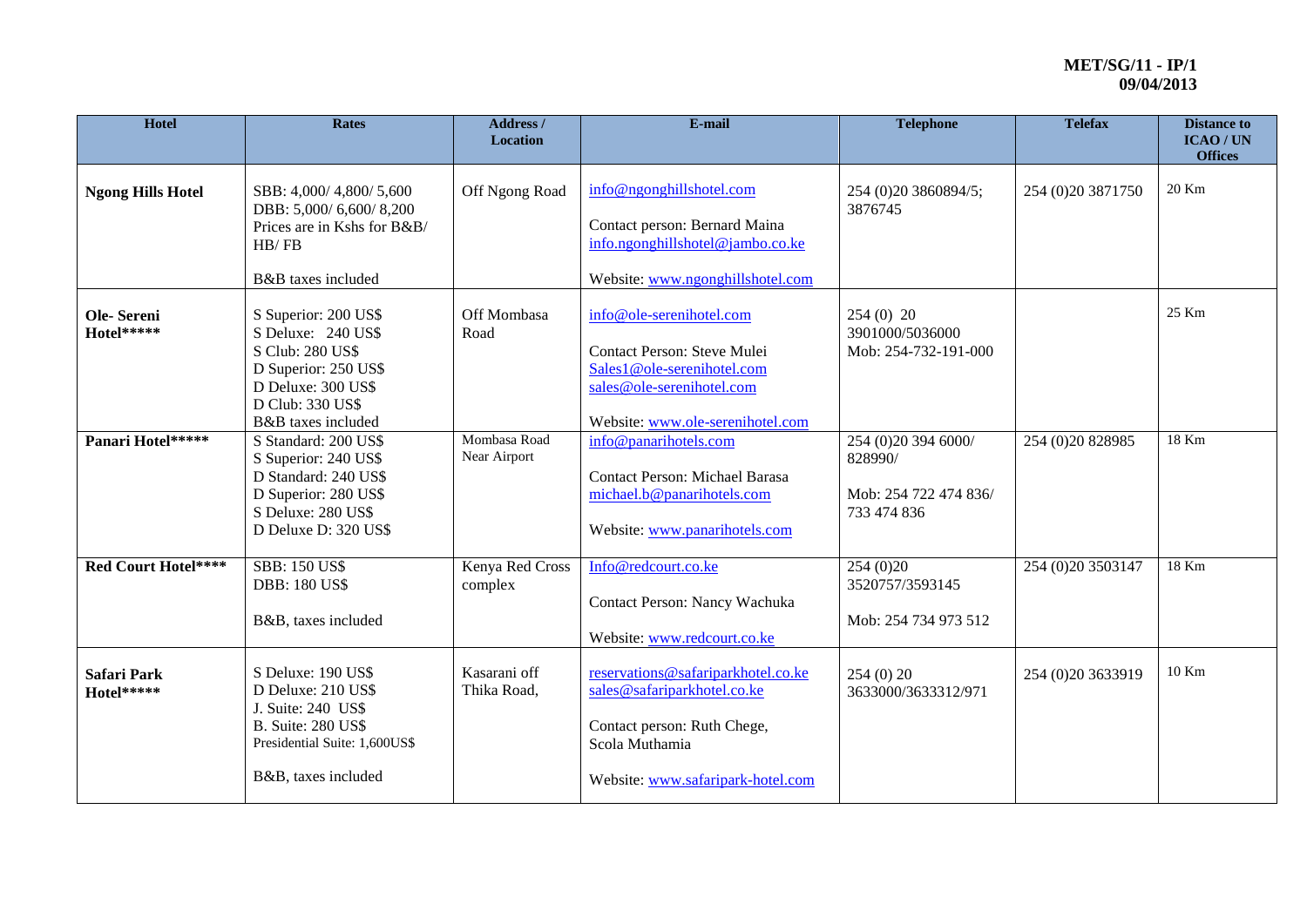| Hotel                                   | <b>Rates</b>                                                                                          | Address /<br>Location                       | E-mail                                                                                                                                                                                      | <b>Telephone</b>                                      | <b>Telefax</b>               | <b>Distance to</b><br><b>ICAO/UN</b><br><b>Offices</b> |
|-----------------------------------------|-------------------------------------------------------------------------------------------------------|---------------------------------------------|---------------------------------------------------------------------------------------------------------------------------------------------------------------------------------------------|-------------------------------------------------------|------------------------------|--------------------------------------------------------|
| Sankara*****                            | Superior: 223 US\$<br>Deluxe: 261 US\$<br>Club: 363 US\$<br>B&B, taxes included                       | Westlands                                   | meet@nairobi.sankara.com<br>Contact person: Grace Waweru<br>grace.waweru@sankara.com<br>Website: www.sankara.com                                                                            | 254 (0) 20 4208000                                    | 254 (0) 20 420888            | 10 Km                                                  |
| Sarova Panafric****                     | <b>SBB: 140 US\$</b><br><b>DBB: 170 US\$</b><br>B&B, taxes included                                   | Kenyatta Avenue                             | panafric@sarovahotels.com<br>Contact person: Steve Wambua<br>Steve.wambua@sarovahotels.com<br>Website: www.sarovahotel.com                                                                  | 254 (0) 20 276<br>7000/7431<br>Mob: 254 732866166     | 254 (0) 20 271<br>5566       | 18 Km                                                  |
| Sarova - The<br>Stanley*****            | SBB: 195 US\$<br><b>DBB: 240 US\$</b><br>B&B, taxes included                                          | Kenyatta<br>Avenue/Kimathi<br><b>Street</b> | thestanley@sarovahotels.com<br>Contact persons: Nelson Mburu, Steve<br>Wambua<br>Nelson.mburu@sarovahotels.com<br>Steve.wambua@sarovahotels.com<br>Website:<br>www.sarovahotels.com/stanley | 254 (0) 20 276<br>7000/7431<br>$Mob: + 254 732866166$ | 254 (0) 20 271<br>5566       | 12 Km                                                  |
| <b>Sentrim-Sixeighty</b><br>Hotel ***   | <b>SBB: 85 US\$</b><br><b>DBB: 100 US\$</b><br>B&B taxes included                                     | Muindi Mbingu<br>Street/Kenyatta<br>Avenue  | info@680-hotel.co.ke<br>reservations680@sentrim-hotels.com<br>Contact person: Lucy Gatere<br>lucy.gatere@sentrim-hotels.com<br>Website: www.680-hotel.co.ke/<br>www.sentrim-hotels.com      | 254(0)20<br>315680/344000<br>Mob: 254 722 806 952     | 254 (0) 20<br>332908/2218314 | 12 Km                                                  |
| <b>Sentrim - Hotel</b><br>Boulevard**** | <b>SBB: US\$80</b><br><b>DBB: US\$105</b><br>SBB: 6,350 Kshs<br>DBB: 8,250 Kshs<br>B&B taxes included | Harry Thuku<br>Road,                        | hotel@hotelboulevard.com<br>jac@hotelboulevardkenya.com<br>Contact person: Elizabeth Mwangi<br>Lucy.gatere@sentrim-hotels.com<br>Website: www.sentrim-hotels.com                            | 254 (0)20 227567/8/9                                  | 254 (0) 20 317825            | 12 Km                                                  |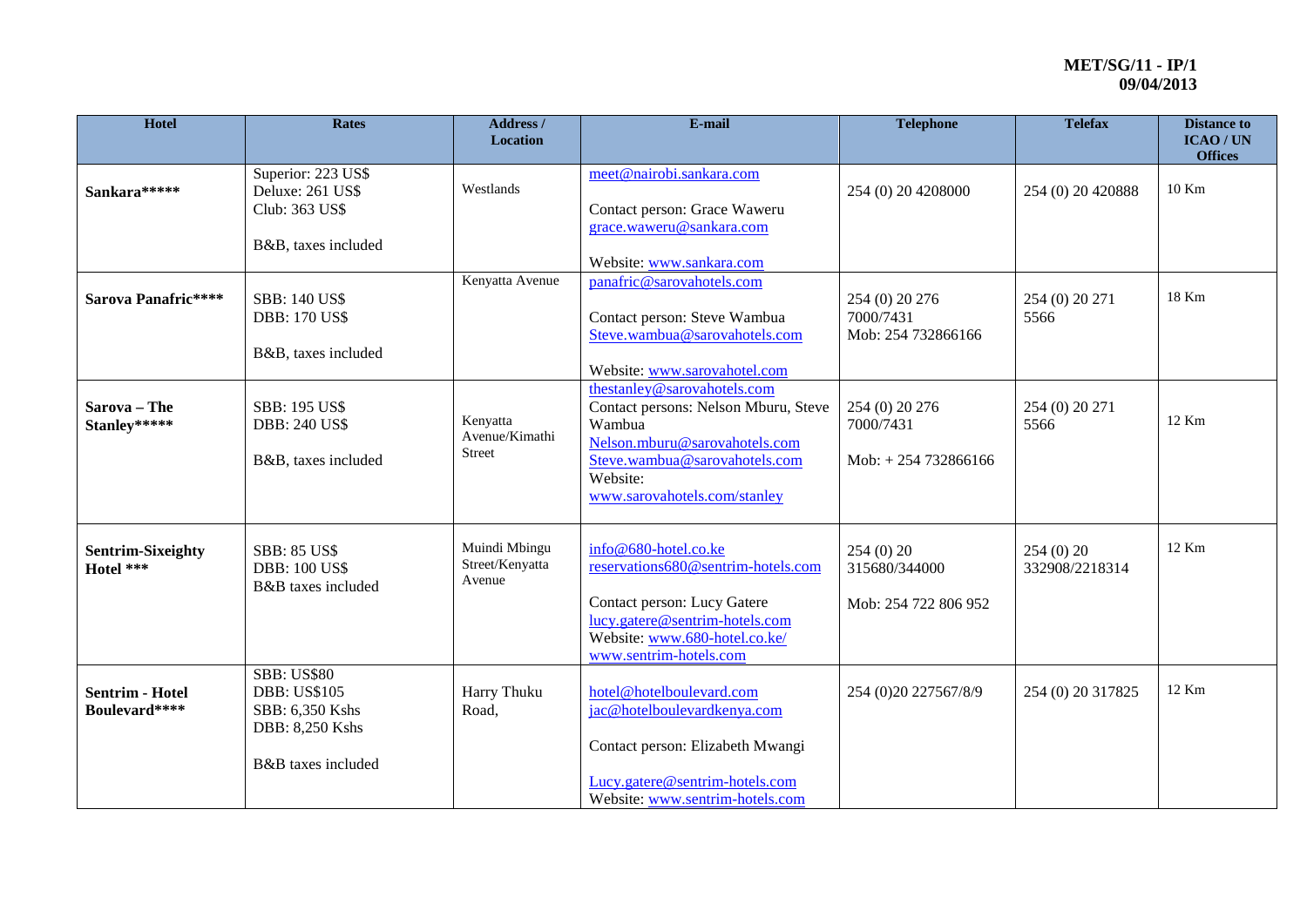| Hotel                                         | <b>Rates</b>                                                                                                                                               | <b>Address /</b><br><b>Location</b>                                         | E-mail                                                                                                                                                                          | <b>Telephone</b>                                                         | <b>Telefax</b>     | <b>Distance to</b><br><b>ICAO/UN</b><br><b>Offices</b> |
|-----------------------------------------------|------------------------------------------------------------------------------------------------------------------------------------------------------------|-----------------------------------------------------------------------------|---------------------------------------------------------------------------------------------------------------------------------------------------------------------------------|--------------------------------------------------------------------------|--------------------|--------------------------------------------------------|
| <b>Serena Nairobi</b><br>Hotel*****           | <b>SBB: 270 US\$</b><br><b>DBB: 300 US\$</b><br>B&B, taxes excluded                                                                                        | Kenyatta Avenue/<br>Processional Way<br>(Downtown)                          | NSHreservations@serena.co.ke<br>Contact person:<br>James Mutua <i>jmutua@serena.co.ke</i><br>Website: www.serenahotels.com                                                      | 254 (0) 20 2822000/<br>3138000<br>Mob: 254 733<br>282200/1/2, 733 282283 | 254 (0) 20 2725184 | 12 Km                                                  |
| <b>Silver Springs</b><br>Hotel***             | SBB: 11,900 Kshs.<br>DBB: 15,900 Kshs.<br>S Superior suite: 15, 500 kshs.<br>D superior suite: 19, 500 kshs.<br>B&B, taxes excluded                        | Argwings Kodhek<br>Road<br>approximately 3<br>miles from the city<br>centre | silversprings@iconnect.co.ke<br>Contact person: Lillian Wasike<br>Martin Wambugu<br>0722 486586<br>mwambugu@silversprings-hotel.com<br>Website: www.silversprings-<br>hotel.com | 254 20 2722451/2-7                                                       | 254 20 27 20545    | 18 Km                                                  |
| <b>Southern Sun Mayfair</b><br><b>Nairobi</b> | <b>SBB 225 US\$</b><br><b>DBB 250 US\$</b><br>B&B, Internet, taxes included                                                                                | Parklands Road<br>and Mpaka Lane                                            | admin@southersun.co.ke<br>Contact person:, Sallie Khavere<br>khaveres@southersun.co.ke<br>Website: www.southernsun.co.ke                                                        | 254 (0) 20 3740920/1<br>0722 205 508                                     | 254 (0) 203748823  | 6 Km                                                   |
| <b>The Heron Portico</b><br>Hotel***          | <b>SBB:105 US\$</b><br><b>DBB:127 US\$</b><br>S Del: 13,000 Kshs<br>S Sup: 9,995 Kshs<br>D del: 15,000 Kshs<br>D Sup: 11,995 Kshs<br>Internet use included | Milimani Road<br>(Downtown)                                                 | reservations@heronhotel.com<br>Contact person: David Mwaniki<br>administration@heronhotel.com<br>Website: www.heronhotel.com                                                    | 254 (0) 20 2720740/1/2/3                                                 | 254 (0) 20 2721698 | 13 Km                                                  |
| <b>Tribe-The Village</b><br>Market Hotel***** | SDel: 225 US\$<br>SSup: 265 US\$<br>Jun Suite S: 345 US\$<br><b>DDel: 265 US\$</b><br><b>DSup:305 US\$</b><br>Jun Suite D: 385 US\$                        | Village Market<br><b>Shopping Centre</b>                                    | reservations@tribehotel-kenya.com<br>Contact person: Sandeep Brar,<br>Ceciliah Adhola<br>Website: www.tribe-hotel.com                                                           | 254 (0) 20 7200000                                                       | 254 (0) 20 7200110 | 1 Km                                                   |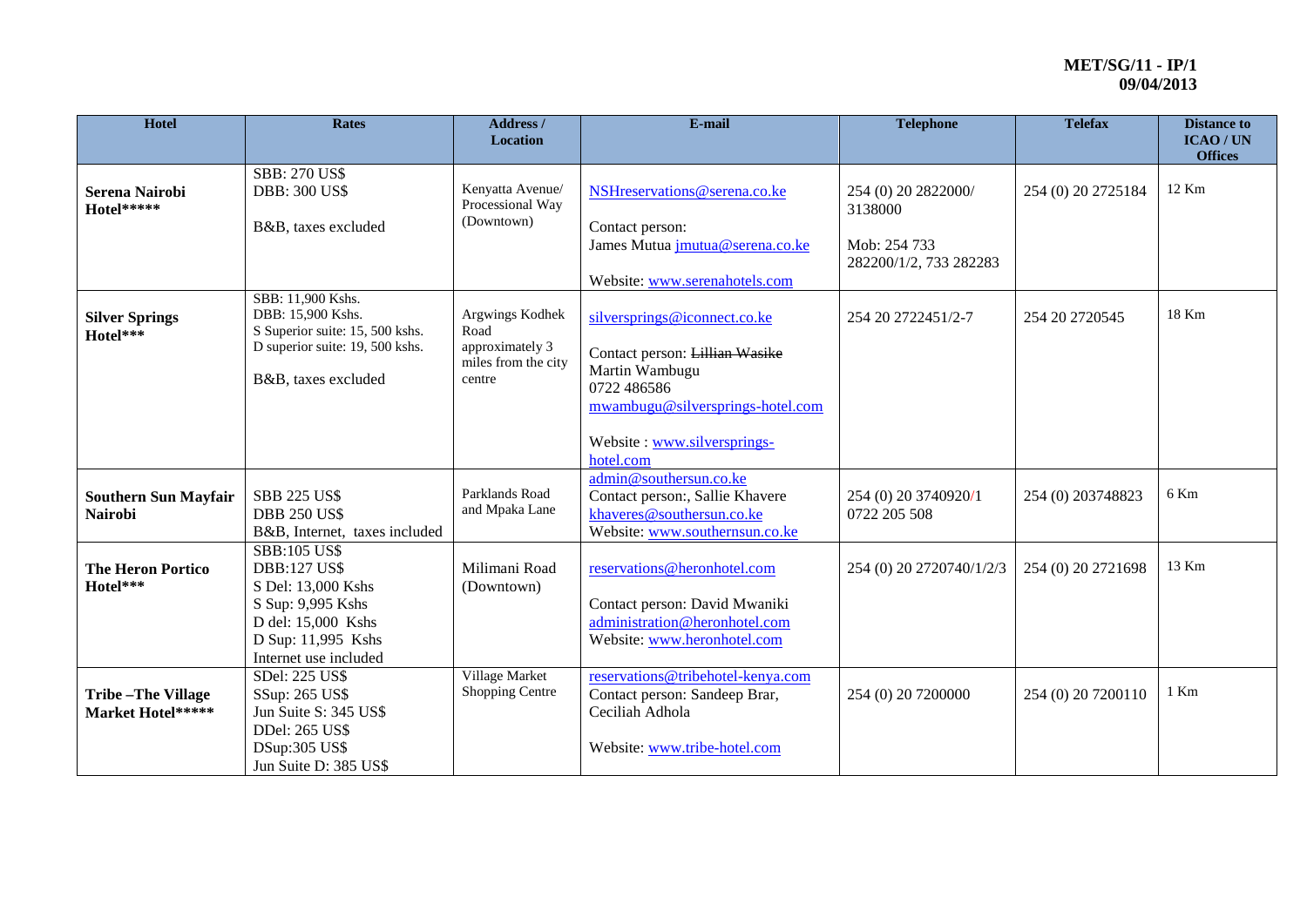| <b>Hotel</b>                                            | <b>Rates</b>                                                                                                                | <b>Address</b> /<br><b>Location</b> | E-mail                                                                                                                                                                                        | <b>Telephone</b>               | <b>Telefax</b>     | <b>Distance to</b><br><b>ICAO/UN</b><br><b>Offices</b> |
|---------------------------------------------------------|-----------------------------------------------------------------------------------------------------------------------------|-------------------------------------|-----------------------------------------------------------------------------------------------------------------------------------------------------------------------------------------------|--------------------------------|--------------------|--------------------------------------------------------|
| <b>Utalii Hotel</b>                                     | Resident rates<br>S: 7,500 Kshs<br>$D: 9,000$ Kshs<br>Non resident rates<br>S: 140 USD<br>D: 170 USD<br>B&B, taxes included | Thika Road,<br>Nairbi               | reservations@utalii.co.ke<br>marketing@utalii.co.ke<br>utaliihotel@utalii.co.ke<br>Contact person: Suleiman Mwanyere<br>Wesite: www.utaliihotel.co.ke                                         | $254(0)$ 208<br>563540/8561201 | 254 (0) 208 560514 | 6 Km                                                   |
| <b>Windsor Golf Hotel</b><br>and Country<br>$Club*****$ | Deluxe: 170 US\$<br>Suite: 320US\$<br>Cottage: 450US\$                                                                      | Off Kiambu Rd                       | admin@windor.co.ke<br>reservations@windsor.co.ke<br>info@windor.co.ke<br>marketing@windor.co.ke<br>Contact person: Rosemary Nyakarura<br>nnyakarura@windor.co.ke<br>www.windsorgolfresort.com | 254(0)20<br>8562300/8562500    | 254 (0) 20 8563322 | 8 Km                                                   |

**SBB = Single, Bed and Breakfast**

**DBB = Double, Bed & Breakfast**

*Note:*

*1***:** When making your reservations, please specify that you are attending an ICAO Meeting in order to be accorded special UN/Corporate Rates.<br>2: The above rates are as of February 2013 and are subject to change by the ho

---------

*2***: The above rates are as of February 2013 and are subject to change by the hotels without notice.**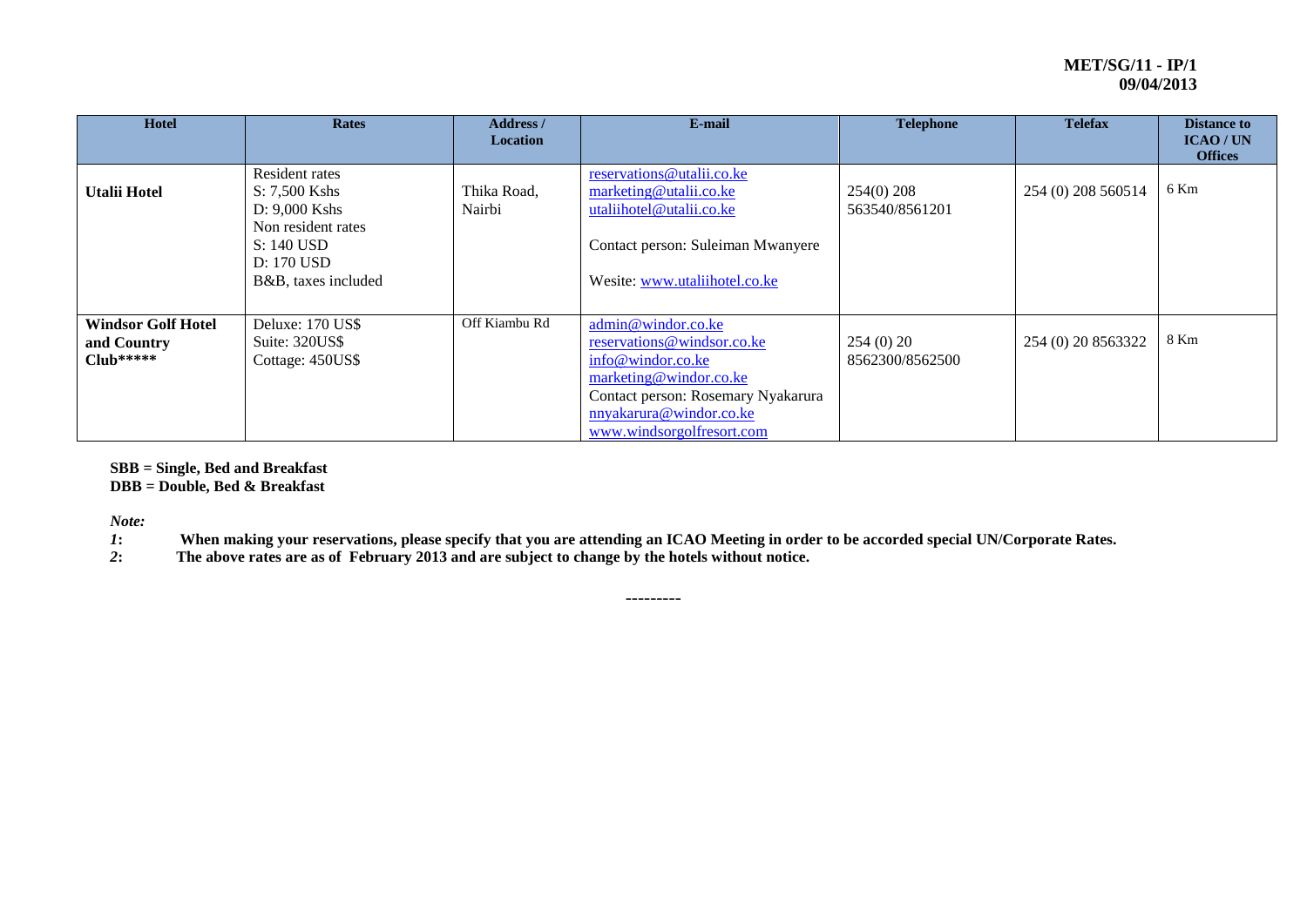# **GUEST HOUSES NEAR UN COMPOUND, GIGIRI**

*(These rates are as of February 2013 and are subject to change without notice.)*

| <b>Name of Guest House</b> | <b>Rate US\$</b>                                                                                                                                                      | <b>Distance to ICAO/</b><br><b>UN Offices</b> | E-mail                                                   | <b>Telephone</b>                                     | <b>Internet Access</b><br>(Wireless) |
|----------------------------|-----------------------------------------------------------------------------------------------------------------------------------------------------------------------|-----------------------------------------------|----------------------------------------------------------|------------------------------------------------------|--------------------------------------|
| Alexandra's                | Single 100 US\$<br>Double 130 US\$<br>Bed & Breakfast inclusive of taxes                                                                                              | 4km                                           | teddy@gianopulos.home.co.ke                              | 254-0735502581                                       | inclusive                            |
| <b>Casa Bella Suites</b>   | Single 100 US\$<br>Double 120 US\$<br>Bed and Breakfast inclusive of taxes                                                                                            | 6km                                           | enquiries@casabellagigiri.com<br>www.casabellagigiri.com | 254-0722994999                                       | inclusive                            |
| Daisy Homes Ltd.           | Single 100 US\$<br>Double 120 US\$<br>Bed and Breakfast inclusive of taxes                                                                                            | 1km                                           | info@daisyhomekenya.com<br>www.daisyhomekeny.com         | 254-721703333                                        | inclusive                            |
| <b>Gigiri Homestead</b>    | Master Room en-suite 100 US\$<br>Double Room en-suite 115 US\$<br>Master Room non en-suite 75 US\$<br>Studio en-suite 65 US\$<br>Bed and Breakfast inclusive of taxes | 1.5km                                         | info@gigirihomestead.com<br>www.gigirihomestead.com      | 254-722839232<br>254-203-544-189                     | inclusive                            |
| <b>Homely</b>              | Single 85 US\$<br>Double 105 US\$<br>NB: prices may change in accordance to<br>daily dollar rates variation.<br>Bed and Breakfast inclusive of taxes                  | 1km                                           | Homely.Guesthouse@gmail.com<br>www.homelyguesthouses.com | 254-722-901335<br>254-722-315588                     | inclusive                            |
| <b>Shanema Homes</b>       | Single 80 US\$<br>Double 100 US\$<br>Bed and Breakfast inclusive of taxes                                                                                             | 1km                                           | info@shanemahomes.com<br>www.shanemahomes.com            | 254-20-2691911<br>254-0700-333404                    | inclusive                            |
| <b>Tara Suites</b>         | Single room BB 120 US\$<br>Double room BB 175 US\$<br>Junior executive suite BB 200 US\$<br>Executive suite is 250 US\$                                               | 1km                                           | info@tarasuites.com<br>www.tarasuites.com                | 254-2-0518006719<br>254-0717700417<br>254-0786700417 | inclusive                            |